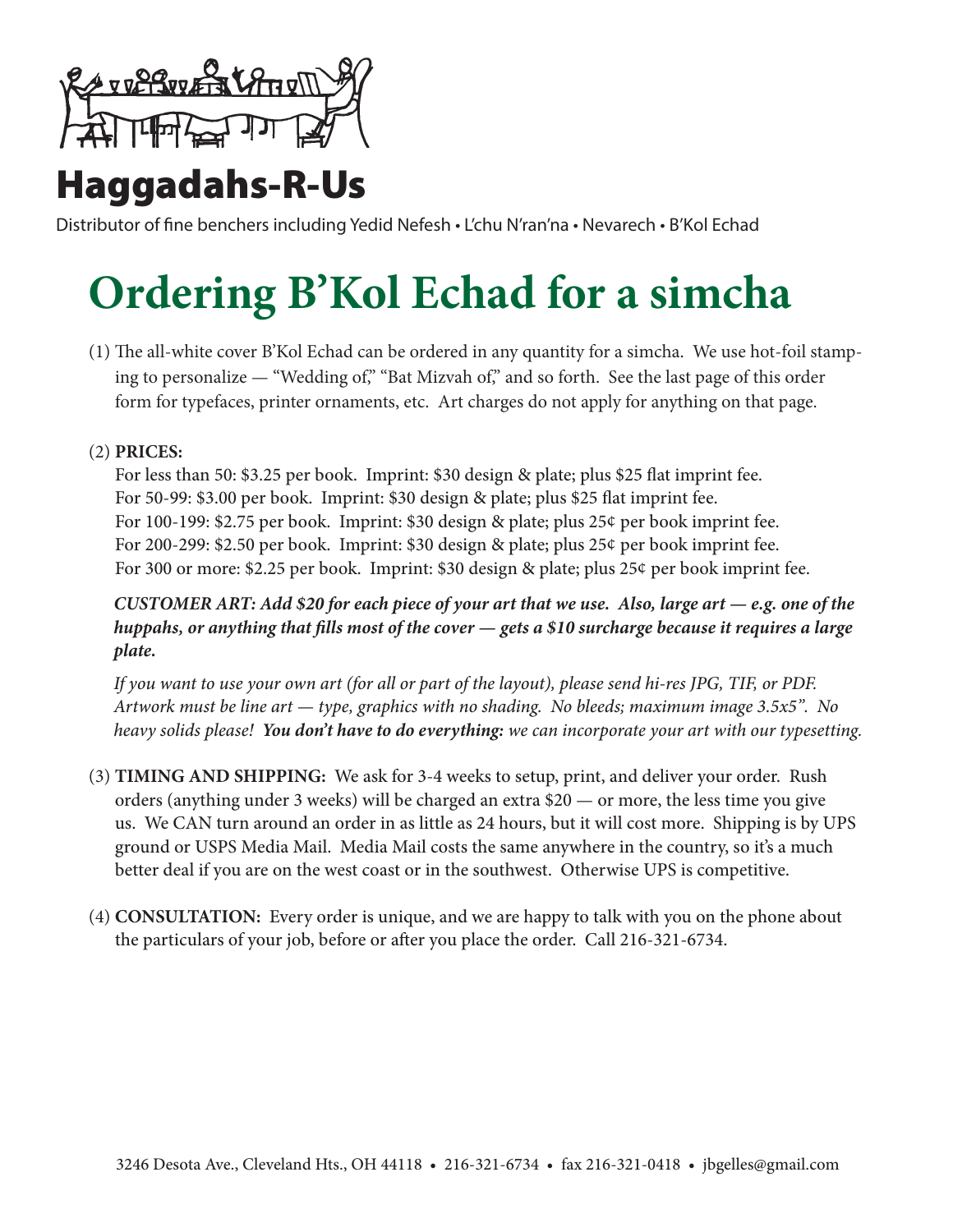

### **B'Kol Echad Order Form**

*Please fax order to 216-321-0418*  $or$  email *jbgelles*@gmail.com

## **Haggadahs-R-Us**

Date

Distributor of fine benchers including Yedid Nefesh • L'chu N'ran'na • Nevarech

| Name |  |
|------|--|
|      |  |
|      |  |
|      |  |
|      |  |
|      |  |
|      |  |
|      |  |

1. Write here what you want on the cover — English and Hebrew, in the order you want it. Please proofread carefully!! You may request type faces from the selection on p. 2, or request others.

| 3. Color of foil $\left \right $ gold $\left \right $ silver $\left \right $ navy blue $\left \right $ royal blue $\left \right $ cool blue |
|---------------------------------------------------------------------------------------------------------------------------------------------|
| purple     green     black     pink     orange     burgundy                                                                                 |
| All art for cover should be sent to jbgelles@gmail.com                                                                                      |
| PREFERRED SHIPPING:     UPS ground     USPS Media Mail                                                                                      |
| We recommend Media Mail to save money to west coast or southwest. Otherwise UPS is competitive.                                             |

#### **:PRICES**

For less than 50: \$3.25 per book. Imprint: \$30 design & plate; plus \$25 flat imprint fee. For 50-99: \$3.00 per book. Imprint: \$30 design & plate; plus \$25 flat imprint fee. For 100-199: \$2.75 per book. Imprint: \$30 design & plate; plus 25¢ per book imprint fee. For 200-299: \$2.50 per book. Imprint: \$30 design & plate; plus 25¢ per book imprint fee. For 300 or more: \$2.25 per book. Imprint: \$30 design & plate; plus 25¢ per book imprint fee. *CUSTOMER ART: Add \$20 for each piece of your art that we use.* 

3246 Desota Ave., Cleveland Hts., OH 44118 • 216-321-6734 • fax 216-321-0418 • jbgelles@gmail.com